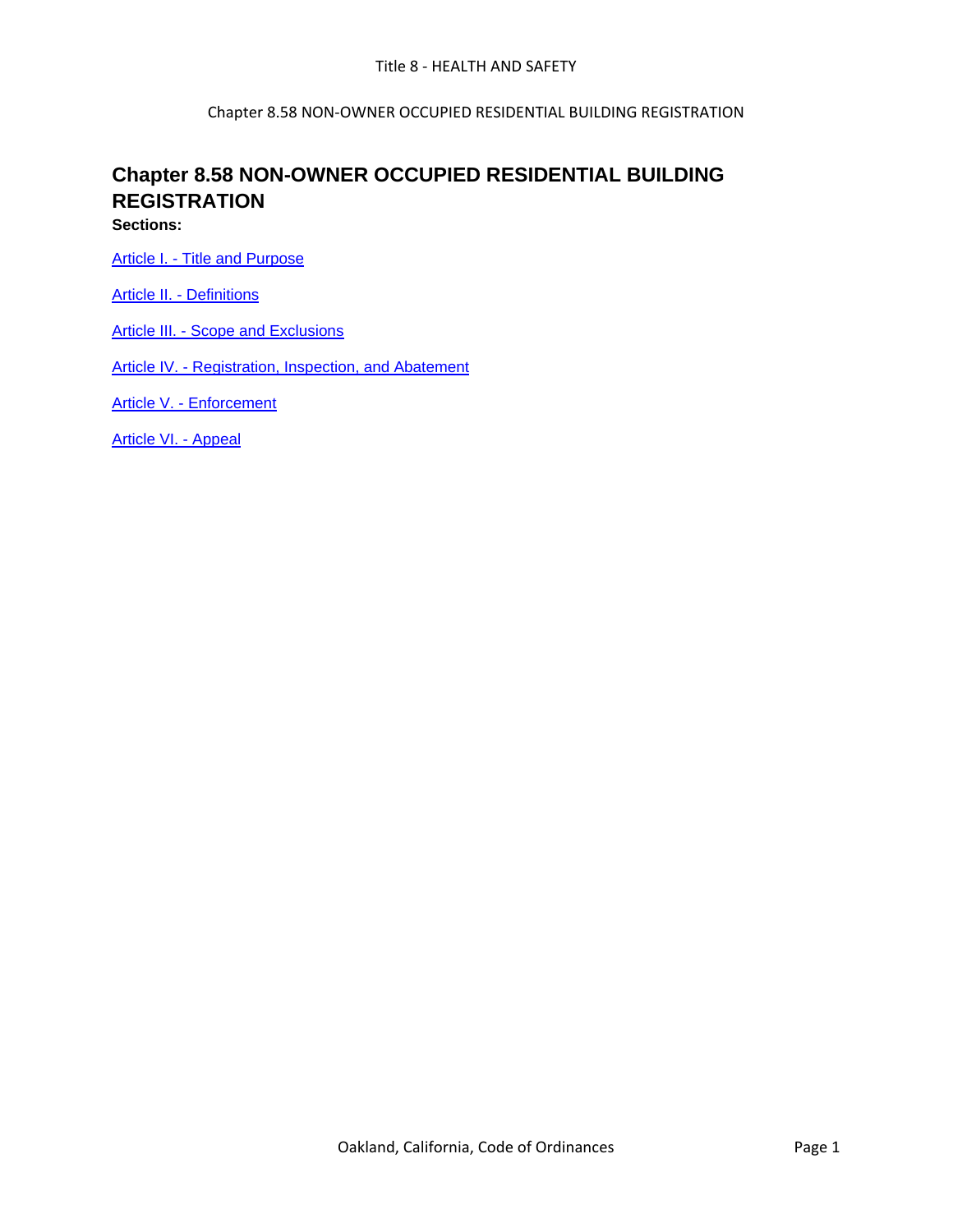Article I. Title and Purpose

**Article I. Title and Purpose** [8.58.010 Title.](#page-1-0) [8.58.020 Purpose.](#page-1-1) [8.58.030 Authority.](#page-1-2)

# <span id="page-1-0"></span>**8.58.010 Title.**

This chapter and the provisions herein shall be known as the "Non-Owner Occupied Residential Building Registration" program and may be cited as such, and will be referred to herein as "this chapter."

```
(Ord. No. 13141, § 2, 11-13-2012)
```
# <span id="page-1-1"></span>**8.58.020 Purpose.**

The purpose of this chapter is to promote the health, safety, and general welfare of the residents, workers, visitors, owners, and proprietors of the City and the economic stability and viability of neighborhoods in the City by requiring the registration and inspection of newly acquired residential buildings which are not occupied by the new owners and the abatement of health and safety violations. This program will protect and preserve the livability, appearance, and social fabric of the City and will also protect the public from health and safety hazards and the impairment of property values resulting from the neglect and deterioration of real property and improvements. More specifically, this chapter is intended to address problems of residential one to four unit properties that are acquired by persons who do not occupy the property, but leave the property in a substandard, blighted condition. This is accomplished by requiring registration and inspection of such properties. This chapter should also have the indirect effect of promoting the sale of properties to homeowners who are more likely to rehabilitate and maintain the property in a lawful condition.

(Ord. No. 13141, § 2, 11-13-2012)

### <span id="page-1-2"></span>**8.58.030 Authority.**

The Building Official and his or her designees are authorized to enforce the provisions of this chapter, and for such purposes, shall have the powers of a law enforcement officer. The Building Official is authorized to establish standards, policies, and procedures for the implementation of the provisions of this chapter to further the purpose set forth herein.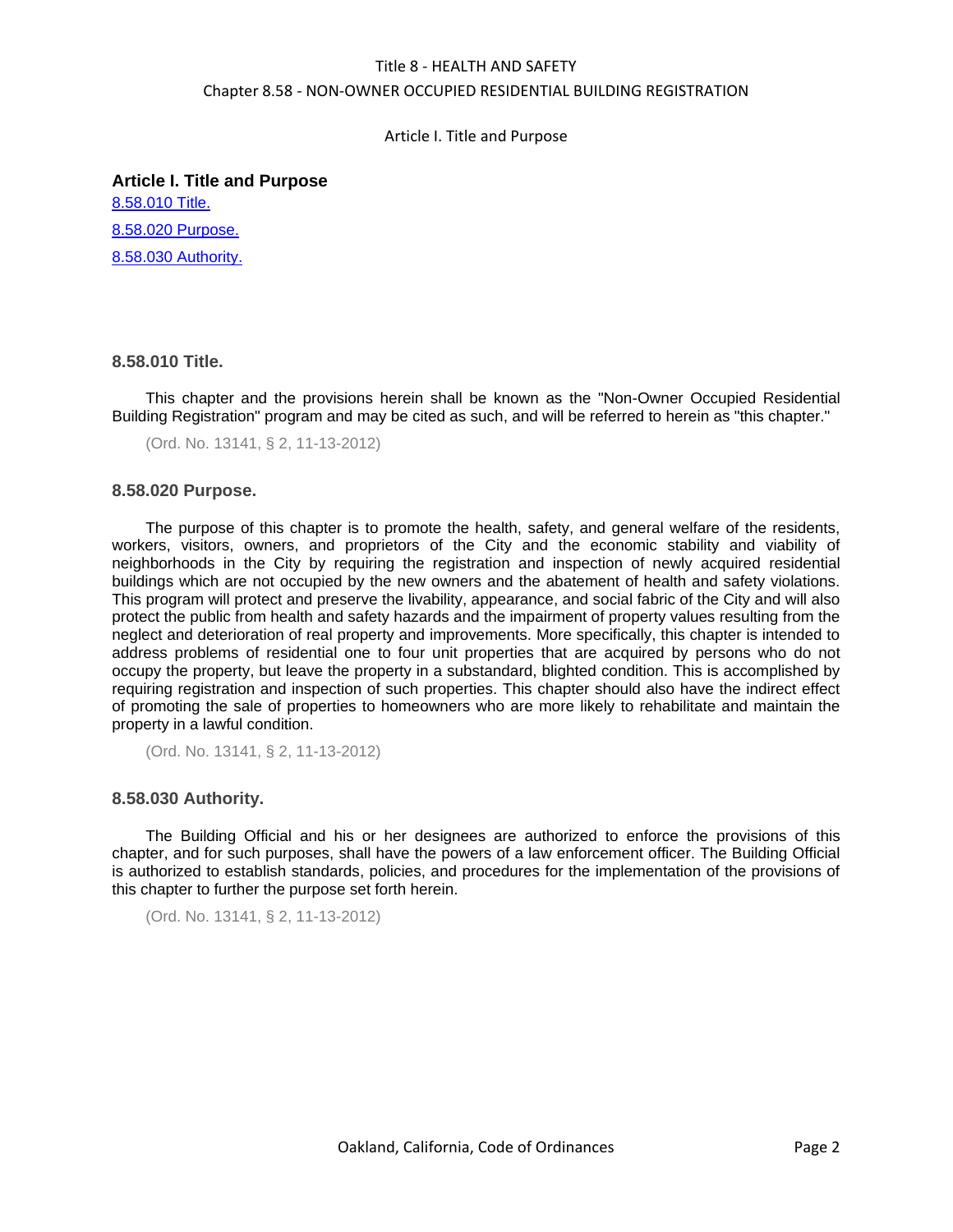# Article II. Definitions

**Article II. Definitions** [8.58.100 Construed meanings.](#page-2-0) [8.58.110 Accepted meanings.](#page-3-0)

# <span id="page-2-0"></span>**8.58.100 Construed meanings.**

For the purposes of this chapter, certain words and phrases are defined and certain provisions shall be construed as set forth herein, unless it shall be apparent from the context that they have different meanings. Words in the singular include the plural and the plural the singular. Words used in the masculine gender include the feminine and the feminine the masculine.

"Building" means a roofed structure that exceeds 120 square feet in gross floor area (orthogonal planer projection) for which the Building Official is authorized to determine and assign an occupancy category as set forth in the Oakland Building Construction Code.

"Building department" has the same meaning as set forth in the Oakland Building Construction Code.

"Building Official" has the same meaning as set forth in the Oakland Building Construction Code.

"Building—Residential" means a building which only contains a Group R - Division 2, 3, or 7 occupancy category, as set forth in the Oakland Building Construction Code, except for attached storage and automobile parking facilities.

"City" means the City of Oakland.

"Date of acquisition" means the date that fee title to property is transferred to an owner, including, but not limited to, recording of the deed transferring ownership, the closing date of escrow or, in cases where the property is sold pursuant to a Claim and Tax Lien Law, the first day following the right of redemption period authorized under the Claim and Tax Lien Law.

"Fire department" has the same meaning as set forth in the Oakland Fire Code.

"Foreclosure" means the property has been sold at a judicial or non-judicial (trustees) foreclosure sale pursuant to the power of sale under a mortgage or deed of trust, or the mortgagee or beneficiary of the deed of trust has acquired the property through a deed in lieu of foreclosure.

"Foreclosure process" means the property received a notice of default (NOD) from a lender and the default was not cured by the property owner or completed a foreclosure (real estate owned or REO), as well as properties that were sold through trustee sale (strict foreclosure), short sale (preceded by a notice of default), judicial foreclosure, or transferred to the lender or other party through a deed in lieu of foreclosure, or other similar transfers, notwithstanding that the property may have been transferred to another party after the foreclosure process.

"Immediate family" means a child, spouse, sibling, grandchild, grand parent, parent of a title holder to the property, including adoptive and step relationships.

"Oakland Building Construction Code" means [Chapter 15.04](../level2/TIT15BUCO_CH15.04OAAMCABUELMEPLCO.docx#TIT15BUCO_CH15.04OAAMCABUELMEPLCO) of the Oakland Municipal Code, as may be amended from time to time.

"Oakland Building Maintenance Code" means [Chapter 15.08](../level2/TIT15BUCO_CH15.08OABUMACO.docx#TIT15BUCO_CH15.08OABUMACO) of the Oakland Municipal Code, as may be amended from time to time.

"Oakland Fire Code" means [Chapter 15.12](../level2/TIT15BUCO_CH15.12OAFICO.docx#TIT15BUCO_CH15.12OAFICO) of the Oakland Municipal Code, as may be amended from time to time.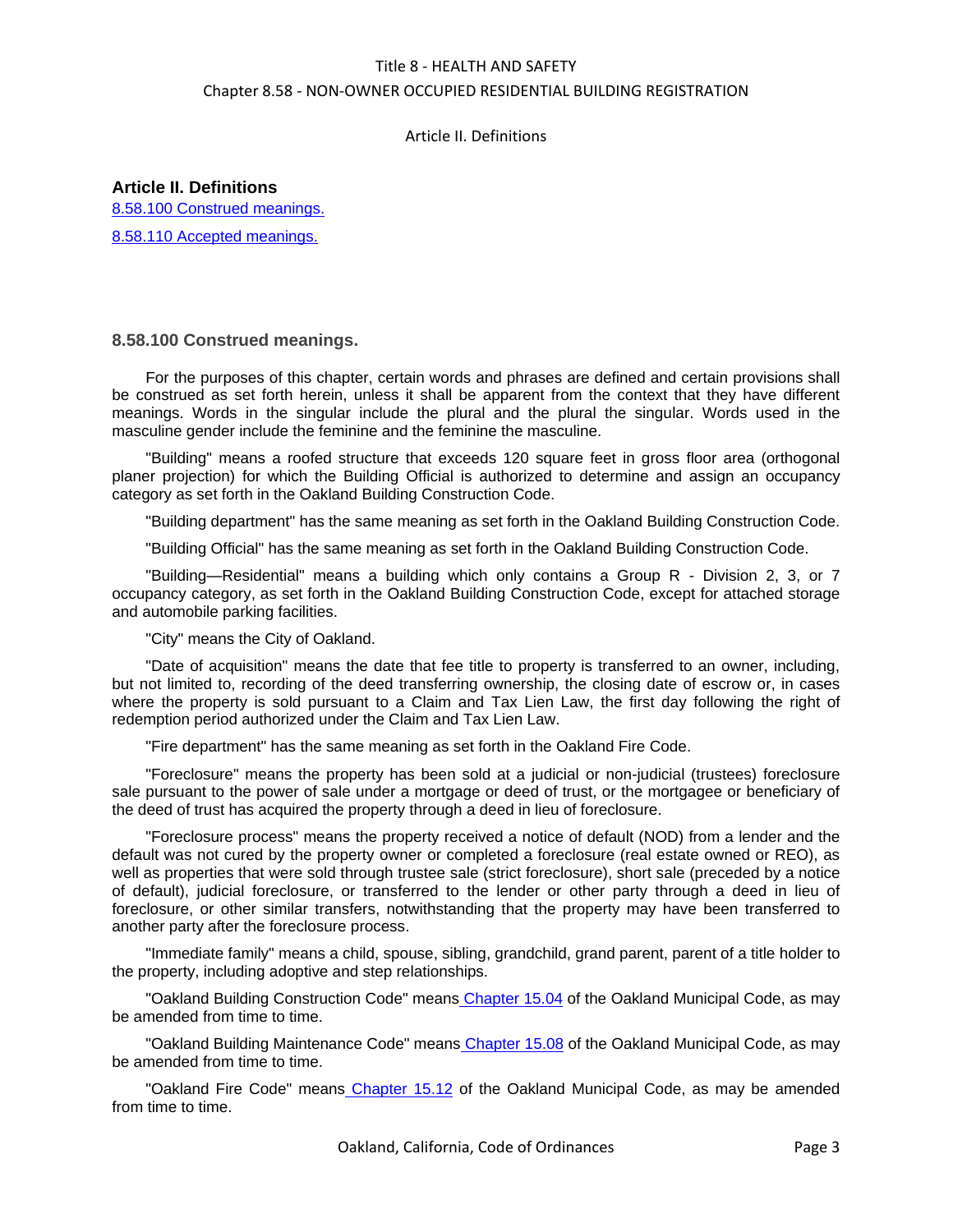#### Chapter 8.58 - NON-OWNER OCCUPIED RESIDENTIAL BUILDING REGISTRATION

#### Article II. Definitions

"Oakland Planning Code" means [Title 17](../level1/TIT17PL.docx#TIT17PL) of the Oakland Municipal Code, as may be amended from time to time.

"Oakland Property Maintenance Code" means [Chapter 8.24](../level2/TIT8HESA_CH8.24PRBL.docx#TIT8HESA_CH8.24PRBL) of the Oakland Municipal Code, as may be amended from time to time.

"Occupancy category" has the same meaning as set forth in Chapter 2 - Definitions of the Oakland Building Construction Code.

"Occupant" means one or more individuals having legal right to occupy a specific building or portion thereof.

"Occupied" means the lawful physical presence of an occupant on a continuing and non-transient basis.

"Owner" means any individual, group of individuals, co-partnership, association, corporation, limited liability company, trustor fiduciary having legal or equitable title or any interest in the acquired property or portion thereof.

"Owner-occupied" means that a property was acquired with the intent to occupy within six months of the date of acquisition and for at least a year thereafter as the primary residence by any of the following:

- An individual who holds title to the property;
- By a member of the immediate family of an individual who holds title to the property;

• By an individual who is the trustor or beneficiary of a trust established for estate planning purposes that owns the property.

"Primary residence" means that the occupant would be eligible for a homeowner property tax exemption and does not have an equivalent exemption on any other real property.

"Property" means a single parcel with four or fewer lawful dwelling units that are building-residential.

"Purchaser" means the new owner.

"Shall/will" means a definitive directive which includes the ordinary accepted meaning of the word "must."

"Substandard violation" means an unsafe condition as set forth in Article X - Substandard and Public Nuisance Definitions of the Oakland Building Maintenance Code.

(Ord. No. 13141, § 2, 11-13-2012)

#### <span id="page-3-0"></span>**8.58.110 Accepted meanings.**

Where terms are not defined in this chapter, they shall have their ordinary accepted meanings within the context with which they are used.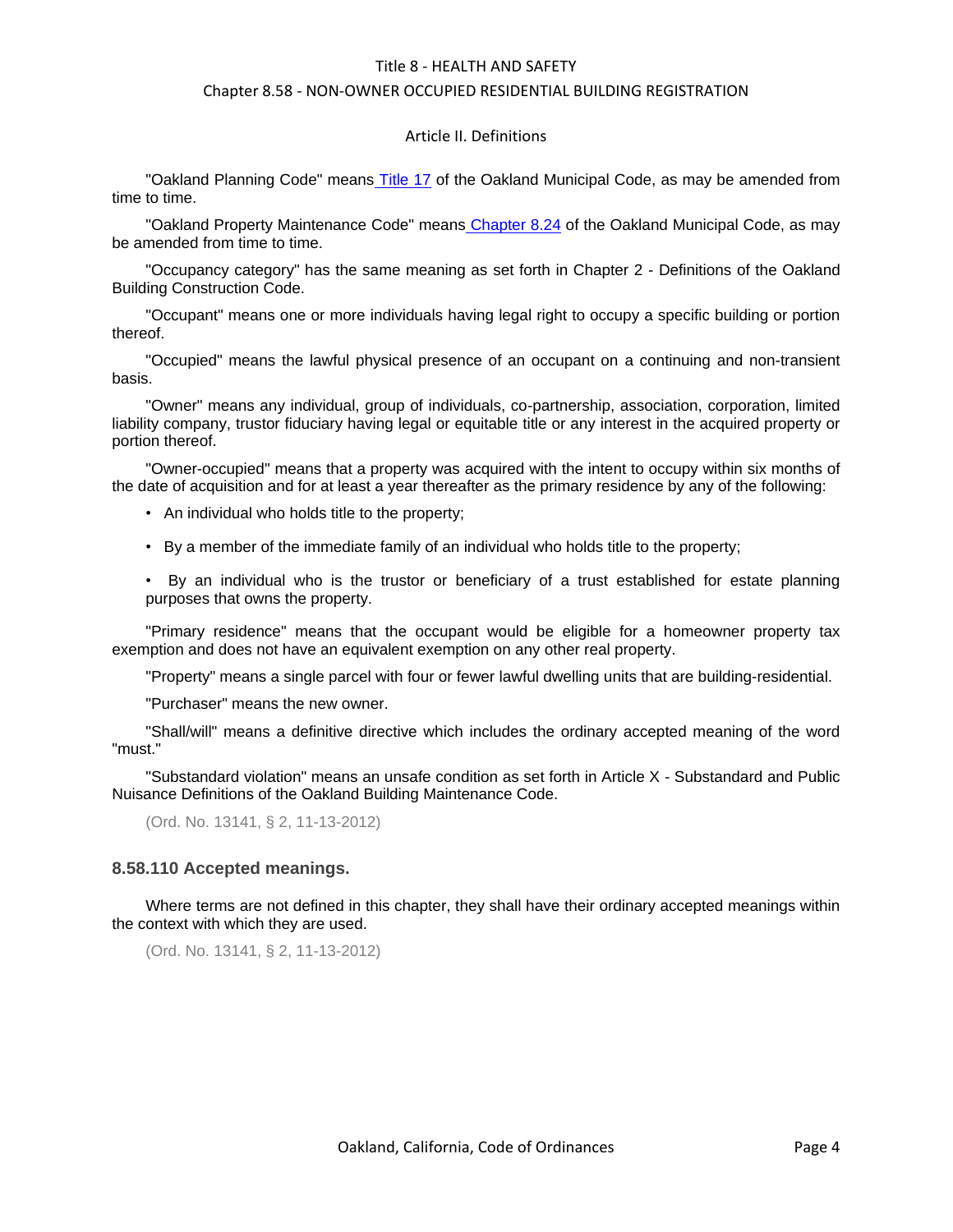Chapter 8.58 - NON-OWNER OCCUPIED RESIDENTIAL BUILDING REGISTRATION

Article III. Scope and Exclusions

## **Article III. Scope and Exclusions**

[8.58.200 Scope.](#page-4-0) [8.58.210 Exclusions.](#page-4-1)

### <span id="page-4-0"></span>**8.58.200 Scope.**

The provisions of this chapter shall apply solely to real properties that meet all of the following:

- A. Improved residential properties that have four or fewer dwelling units on the same parcel;
- B. That have been acquired for valuable, not nominal, consideration, or transfers for estate planning purpose or through probate; and
- C. That are not owner-occupied.
- D. That have gone through a foreclosure process during or after the six years prior to the effective date of this chapter, irrespective of whether the property was sold [or] transferred to by the lender or former owner during the six years prior to the effective date.

(Ord. No. 13141, § 2, 11-13-2012)

# <span id="page-4-1"></span>**8.58.210 Exclusions.**

The provisions of this chapter shall not apply to properties:

- A. Which are owned by the United States of America, the State of California, the County of Alameda, the City, or to any of their respective agencies or political subdivisions; nor shall it apply to the Oakland Housing Authority or to utilities regulated by the California Public Utilities Commission, or
- B. Which are regulated by Oakland Municipal Code [Chapter 8.54](../level2/TIT8HESA_CH8.54FODEREPRREABPR.docx#TIT8HESA_CH8.54FODEREPRREABPR) Vacant Buildings, or
- C. Which are regulated by the California Department of Real Estate as a residential common interest subdivision (condominiums, planned developments, stock cooperatives, community apartments), or are occupied by the owners under a tenancy-in-common arrangement, or
- D. Which are owned by an entity regulated by the Internal Revenue Service as a 501(c) nonprofit corporation formed for charitable or religious purposes, whereby the nonprofit serves as the sole owner or as the managing general partner in a partnership with entities that are not 501(c) nonprofit corporations, or
- E. Where the owner has applied for a City building permit in order to rehabilitate the property within 90 days from the date of acquisition of the property. Should the property be occupied by tenants and access to the property delayed due to issues with the tenants, the owner can seek additional time through a request to the Building Official. If the permits expire without the permitted work being completed, this exclusion no longer applies and the owner must register the property with 30 days following the expiration of the permits.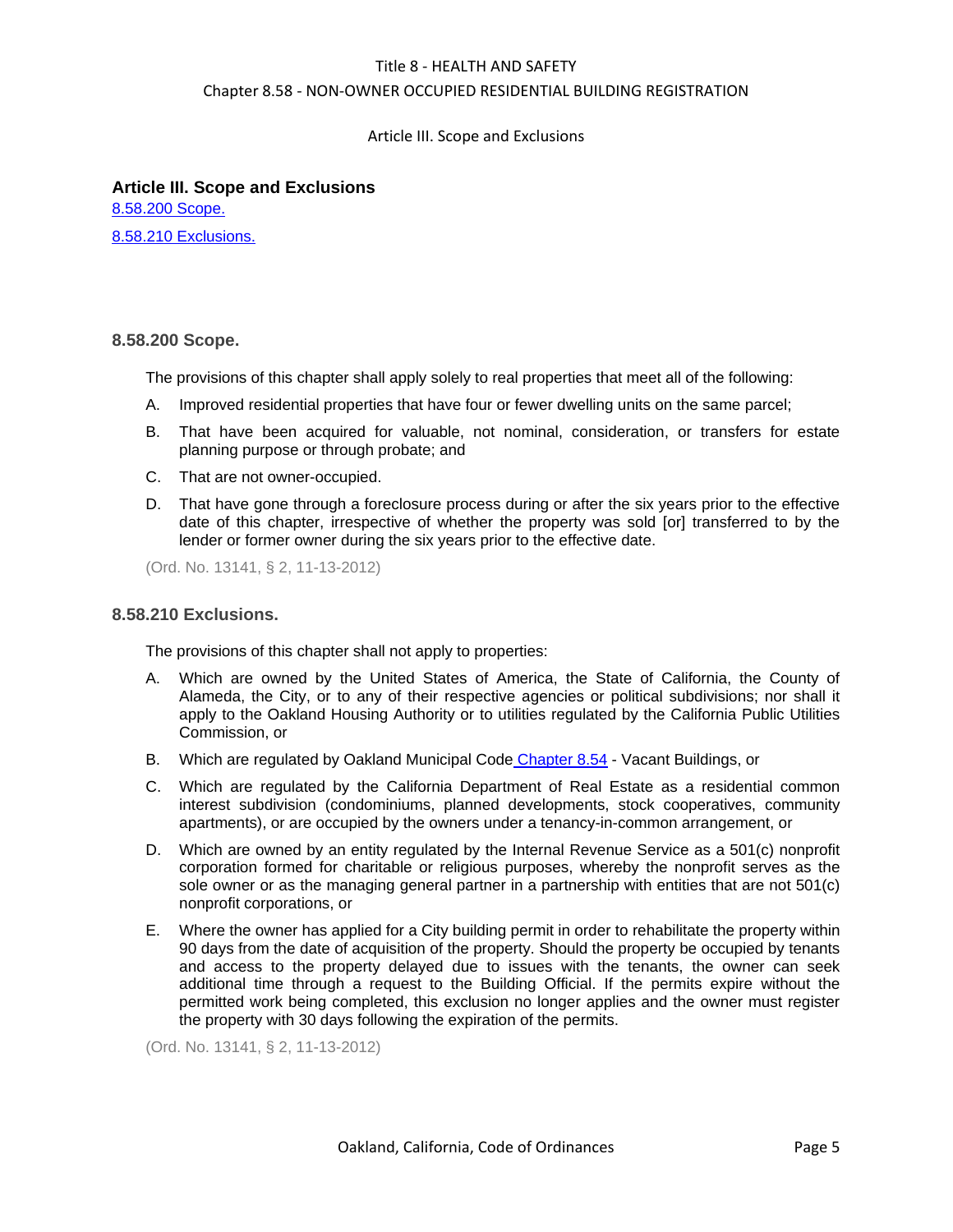## Chapter 8.58 - NON-OWNER OCCUPIED RESIDENTIAL BUILDING REGISTRATION

## Article IV. Registration, Inspection, and Abatement

# **Article IV. Registration, Inspection, and Abatement**

[8.58.300 Registration.](#page-5-0) [8.58.310 Inspection by City, abatement, and supplemental reporting.](#page-5-1) [8.58.320 Fees.](#page-6-0)

# <span id="page-5-0"></span>**8.58.300 Registration.**

- A. Within 90 days following the date of acquisition and annually thereafter on the anniversary date of submittal if all blighted or substandard conditions have not been cured, the owner shall separately register each property with the City which is not occupied by the owner and pay all fees as established in the master fee schedule for registering such properties. Should the property be occupied by tenants and access to the property delayed due to issues with the tenants, the owner can seek additional time through a request to the Building Official.
- B. Initial registration and annual re-registration shall be accomplished by completing an electronic form at a website established by the City for the purpose of registering properties under this chapter.
- C. Initial registration shall include providing information attesting to the conditions of the property, including readily apparent violations of the Oakland Building Construction Code, Building Maintenance Code, Property Maintenance Code, Fire Code, and Planning Code, as listed in Attachment A and subject to change from time to time as State and local building codes and standards change. For the annual registration, the owner need only report any new substandard conditions and an inspection by the City is not required unless there are reported or otherwise discovered substandard conditions.
- D. Registration shall also include providing such additional information as may be determined by the Building Official to be necessary to implement this chapter.
- E. Failure to register a property completely within the required time duration shall be a violation of this chapter and subject to administrative citation or civil penalties pursuant to Oakland Municipal Code Chapters [1.08](../level2/TIT1GEPR_CH1.08CIPE.docx#TIT1GEPR_CH1.08CIPE) and [1.12,](../level2/TIT1GEPR_CH1.12ADCI.docx#TIT1GEPR_CH1.12ADCI) as appropriate for the number of violations or repeated violations by the owner.

(Ord. No. 13141, § 2, 11-13-2012)

### <span id="page-5-1"></span>**8.58.310 Inspection by City, abatement, and supplemental reporting.**

- A. Within 30 days of the initial registration and any annual re-registration of a property, the owner shall schedule an inspection with the Building Department or the Fire Department or both, as applicable, and pay all fees as established in the master fee schedule to determine the existence or nonexistence of substandard violations.
- B. Within 60 days following registration and annual re-registration, the owner shall abate all violations not otherwise identified as substandard violations and file a supplemental property report with the Building Department or Fire Department, as applicable, attesting to abatement of violations.
- C. Within six months following confirmation by the City of substandard violations, the owner shall fully abate all substandard violations to the satisfaction of the Building Official and the Fire Marshal either by repair, replacement, or removal in compliance with the law, unless a lesser or greater time is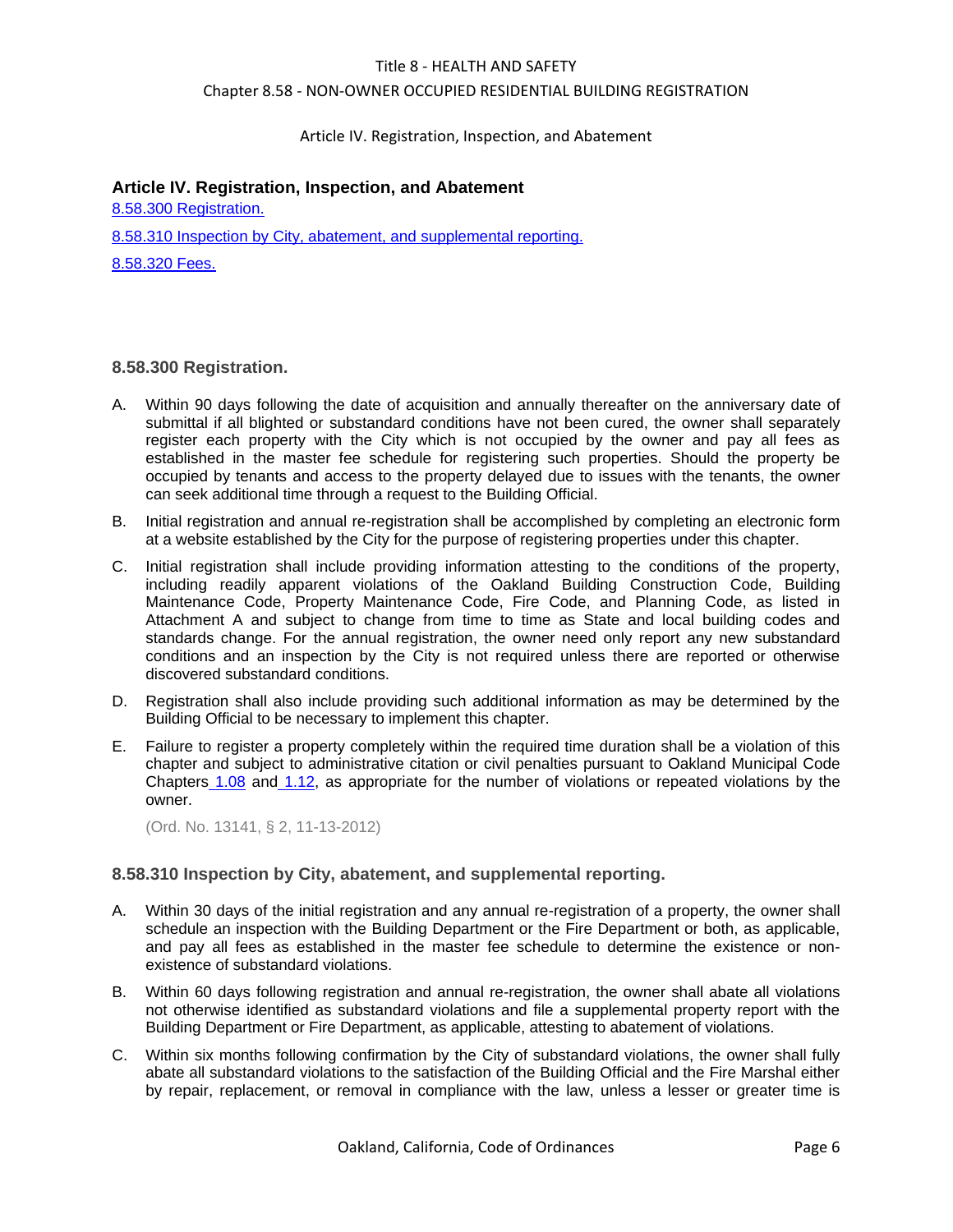#### Chapter 8.58 - NON-OWNER OCCUPIED RESIDENTIAL BUILDING REGISTRATION

#### Article IV. Registration, Inspection, and Abatement

deemed reasonable and necessary by the appropriate City officer based on the severity of the violations, life safety issues, or other factors.

- D. Failure to abate violations within the required time durations shall be a violation of this chapter and subject to administrative citations or civil penalties pursuant to Oakland Municipal Code Chapter[s](../level2/TIT1GEPR_CH1.08CIPE.docx#TIT1GEPR_CH1.08CIPE) [1.08](../level2/TIT1GEPR_CH1.08CIPE.docx#TIT1GEPR_CH1.08CIPE) and [1.12,](../level2/TIT1GEPR_CH1.12ADCI.docx#TIT1GEPR_CH1.12ADCI) depending on the Building Official's determination as to whether the unabated violations constitute a major violation of the applicable code. Any failure to abate or disclose a substandard condition is considered a major violation and subject to civil penalties. Should the property be occupied by tenants and access to the property delayed due to issues with the tenants, the owner can seek additional time through a request to the Building Official.
- E. If the property has no blight or substandard violations or owner abated all violations to the satisfaction of the Building Department, the property is no longer be subject to registration and inspection requirements under this chapter. If there are changed conditions that make the property blighted or substandard, the owner must re-register, and the owner schedule an inspection with the Building Department or Fire Department, or both as applicable. If the owner fails to register and report any blighted or substandard conditions within the time requirements, the owner shall be subject to administrative or civil penalties.
- F. If a property subject to registration under this chapter is transferred to an owner-occupant, the former owner shall notify the Building Department within 30 days of such transfer.

(Ord. No. 13141, § 2, 11-13-2012)

## <span id="page-6-0"></span>**8.58.320 Fees.**

Fees for implementation and administration of this chapter shall be as established in the master fee schedule. Fees shall be fully paid at the time of registration and annually thereafter on the anniversary date of submittal and when scheduling inspections by the City.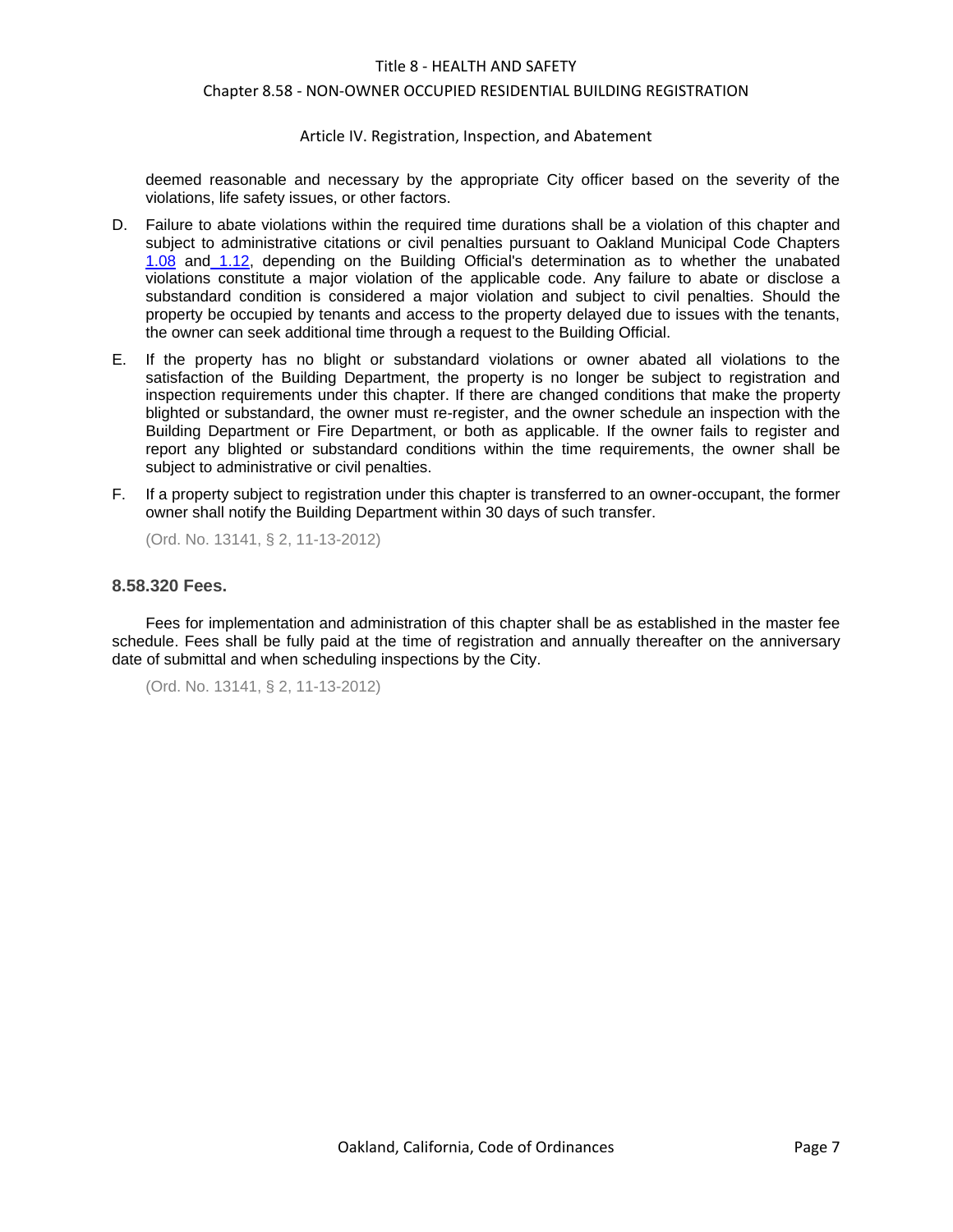Article V. Enforcement

# **Article V. Enforcement**

[8.58.400 Compliance.](#page-7-0) [8.58.410 Violations.](#page-7-1) [8.58.420 Fees and assessments.](#page-8-0) [8.58.430 Actual and constructive notice.](#page-9-0)

# <span id="page-7-0"></span>**8.58.400 Compliance.**

The owner shall comply fully and in all instances with the provisions of this chapter and with all other applicable requirements of ordinances of the City, regulations of the Oakland Municipal Code, statutes of the State of California and the United States Code of Regulations, and decisions, rulings, and orders of courts of competent jurisdiction, including, but not limited to, Oakland Municipal Code Chapters [8.22](../level2/TIT8HESA_CH8.22REREADEV.docx#TIT8HESA_CH8.22REREADEV) -Residential Rent Adjustments and Evictions, and [15.60](../level2/TIT15BUCO_CH15.60COENREPR.docx#TIT15BUCO_CH15.60COENREPR) - Code Enforcement Relocation Program.

(Ord. No. 13141, § 2, 11-13-2012)

# <span id="page-7-1"></span>**8.58.410 Violations.**

- A. General. The failure of an owner to comply fully with the provisions of this chapter shall be a separate violation for each property and shall be immediately subject to abatement actions and fees, assessment of penalties and fines, and collection actions provided herein. Each and every day a violation of any provision of this chapter exists shall constitute a separate and distinct offense. The owner shall remain liable for any violation of this chapter even though the owner, by agreement, has imposed such duties on another individual, group, firm, or other entity and shall remain responsible for any violation that occurred during the period of ownership, notwithstanding that owner transfers the property.
- B. Remedies. Remedies provided in this chapter for violations are in addition to and do not supersede or limit any other remedies, whether civil or criminal, including demolition or receivership of any property by the City. The remedies provided for herein shall be cumulative and not exclusive.
- C. Notification. The owner shall be notified of a violation in accordance with the provisions for notification for abatement of violations, as set forth in Article II of [Chapter 15.08](../level2/TIT15BUCO_CH15.08OABUMACO.docx#TIT15BUCO_CH15.08OABUMACO) of this Code.
- D. Recordation. Notice of violations of the provisions of this chapter may be filed with the Alameda County Clerk-Recorder for recordation on the property's title.
- E. Right of Entry. When it is necessary to make an inspection to enforce the provisions of this chapter, or when the Building Official has reasonable cause to believe that there exists on the building or upon a premises a condition that is contrary to or in violation of this chapter that makes the property unsafe, dangerous or hazardous, the Building Official and the Fire Marshal may enter the building or premises at reasonable times to inspect or to perform the duties imposed by this chapter, provided that if such building or structure or premises be occupied that credentials be presented to the occupant and entry requested. If such building or premises be unoccupied and secured against entry, the Building Official and the Fire Marshal shall first make a reasonable effort to locate the record owner of the property or other adult person having lawful charge or control of the building or structure or premises and request entry. If such entry is refused, the Building Official and the Fire Marshal shall have recourse to the remedies provide by law to secure entry.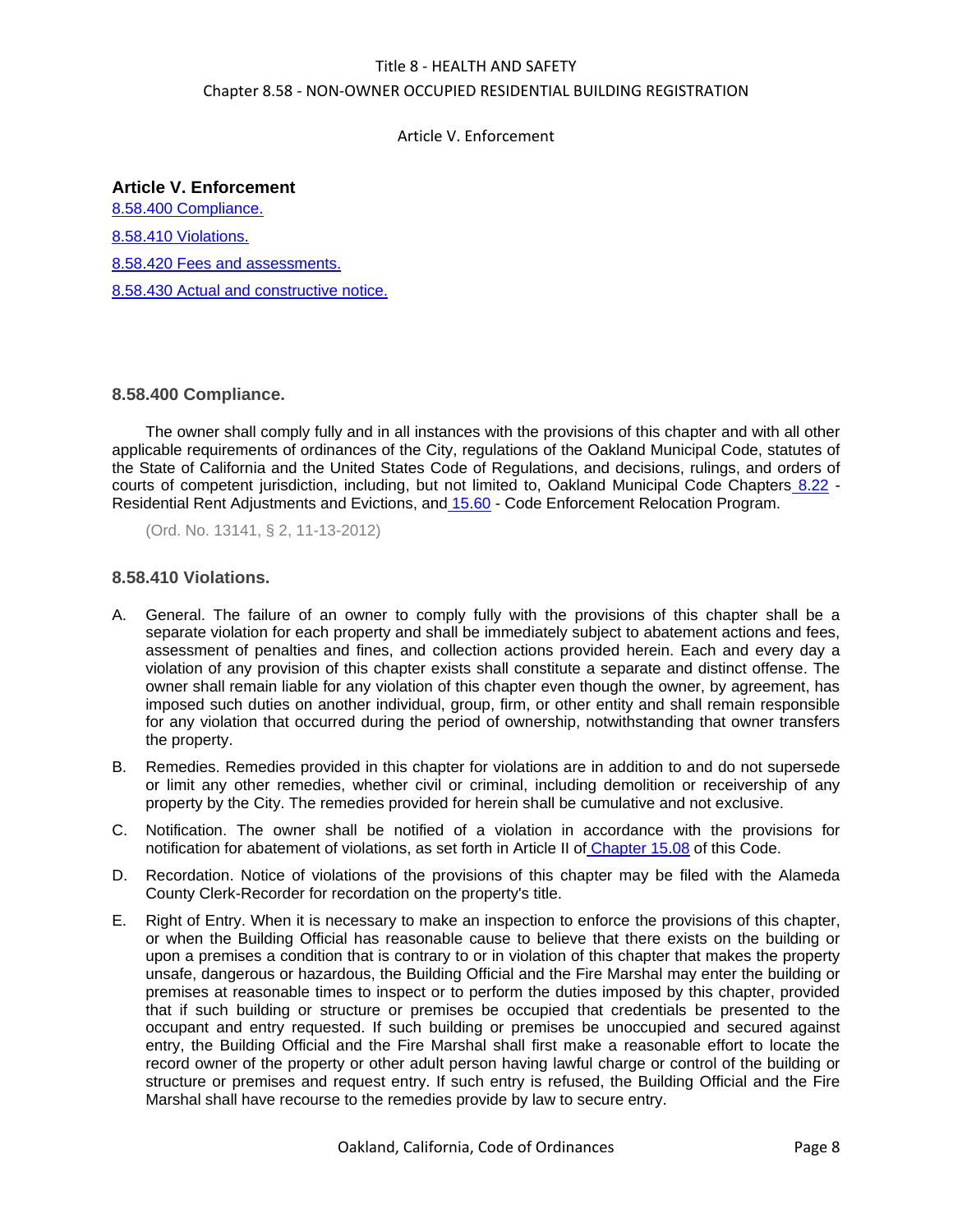# Article V. Enforcement

No person authorized by this chapter to enter buildings shall enter an occupied unit or space or other non-public area without the consent and presence of the owner or the owner's designated agent or the lawful and adult occupant of the unit or space or other non-public area or without a proper written order executed and issued by a court having jurisdiction to issue the order.

F. Inspection. Buildings, structures, or portions thereof, and real property within the scope of this chapter and all construction or work for which a permit is required shall be subject to inspection by the Building Official and the Fire Marshal in accordance with and in the manner provided by this chapter, the Oakland Building Maintenance Code, the Oakland Building Construction Code, the Oakland Property Maintenance Code, the Oakland Fire Code, and the Oakland Planning Code.

(Ord. No. 13141, § 2, 11-13-2012)

# <span id="page-8-0"></span>**8.58.420 Fees and assessments.**

A. Fees. The fees and costs incurred and the interest accrued in repairing, cleaning, remediating, removing, or demolishing a building, structure, or real property, including costs incurred in securing a building, structure, or real property from unauthorized access, and in ascertaining violations or affecting abatement thereof and in collecting such fees, costs, penalties, citations, and accruing interest shall be charged against the property and owner.

Such fees, costs, and accruing interest shall be as established in the master fee schedule and may be recovered by all appropriate legal means, including, but not limited to, nuisance abatement lien, priority lien and special assessment of the general tax levy, and civil and small claims court action brought by the City and combinations of such actions.

The City may recover from the owner all costs incurred for processing and recording of such notices, liens, and special assessments authorized by this chapter and for providing notice to the owner as part of its abatement action or for other actions to enforce such liens and special assessments and to recover costs incurred, including attorneys' fees.

- B. Penalties. The assessment of civil penalties as set forth in [Chapter 1.08](../level2/TIT1GEPR_CH1.08CIPE.docx#TIT1GEPR_CH1.08CIPE) and administrative citations as set forth in [Chapter 1.12](../level2/TIT1GEPR_CH1.12ADCI.docx#TIT1GEPR_CH1.12ADCI) of this Code shall apply to the enforcement of violations of the provisions of this chapter.
- C. Interest. Unpaid amounts shall be subject to the assessment of accruing interest as established in the master fee schedule.
- D. Collection.
	- 1. The City may serve a demand (invoice) to the owner for payment of fees, costs, penalties, citations, and accruing interest by mailing with regular postage to the address identified on the statement of registration, or when such statement has not been filed, to the address as it appears on the last equalized assessment roll of the Alameda County Assessor, or such address as otherwise may be known to the City. Whenever such amounts are not fully paid within 14 calendar days of service, the City may recover unpaid amounts by all available legal means including, but not limited to, civil and small claims court action, and may undertake collection by one or more of the following means:
		- a. Priority Lien. The City may file a priority lien with the Alameda County Clerk-Recorder for recordation on the property title which shall be remain as a financial encumbrance until such unpaid amounts with accrued interest have been fully paid. The amount of such lien shall draw interest thereon at a rate as established in the master fee schedule or such higher rate as may be established by the Alameda County Assessor for collection of municipal and county taxes from and after the date of service of such demand. The statute of limitations shall not run against the right of the City to enforce payment.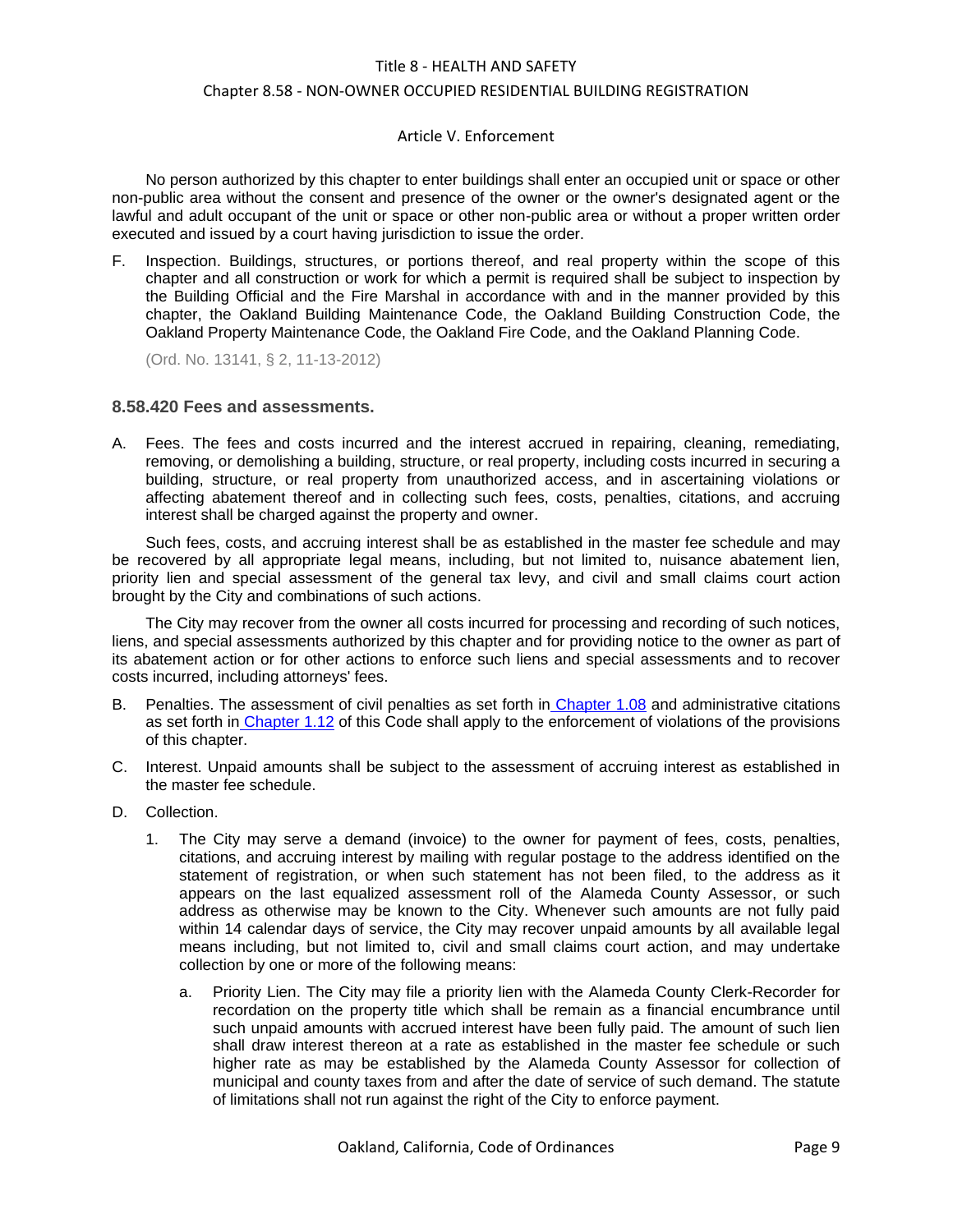#### Chapter 8.58 - NON-OWNER OCCUPIED RESIDENTIAL BUILDING REGISTRATION

#### Article V. Enforcement

- b. Special Assessment of the General Levy. The City may transmit such unpaid amounts with accrued interest to the Alameda County Assessor, who shall thereupon enter a special assessment of the general levy taxes on the County Assessment Book opposite the description of the particular lot or parcel of land, and such special assessment shall be collected together with all other taxes levied against the property. Such special assessment shall be subject to the same penalties and interest and to the same procedure under foreclosure and sale, in the case of delinquency, as provided for all other municipal and county taxes against the property, and all laws applicable to the levy, collection, and enforcement of general property taxes are hereby made applicable to such special assessment.
- c. Nuisance Abatement Lien. The City may file a nuisance abatement lien with the Alameda County Clerk-Recorder for recordation on the property title which shall, from the date of recordation, have the force, effect, and priority of a judgment lien. Such nuisance abatement lien may be foreclosed by an action brought by the City for a money judgment.
- 2. The City may recover from the owner the costs incurred for processing such demands and liens and non-sufficient funds checks, recording such liens, transferring such special assessments, providing notice for court, collection or foreclosure actions, for other recovery actions, and for reasonable attorneys' fees.

(Ord. No. 13141, § 2, 11-13-2012)

### <span id="page-9-0"></span>**8.58.430 Actual and constructive notice.**

Pursuant to State law, actual notice of the assessment of fees, costs, penalties, and citations shall be established on the date the City notifies the owner of such assessment. Constructive notice of the pendency of a collection action for an assessment to all other interested parties shall be established on the date a lien is recorded by the Alameda County Clerk-Recorder. A subsequent owner of a building without actual or constructive notice of the assessment under this chapter shall not be liable for such assessment.